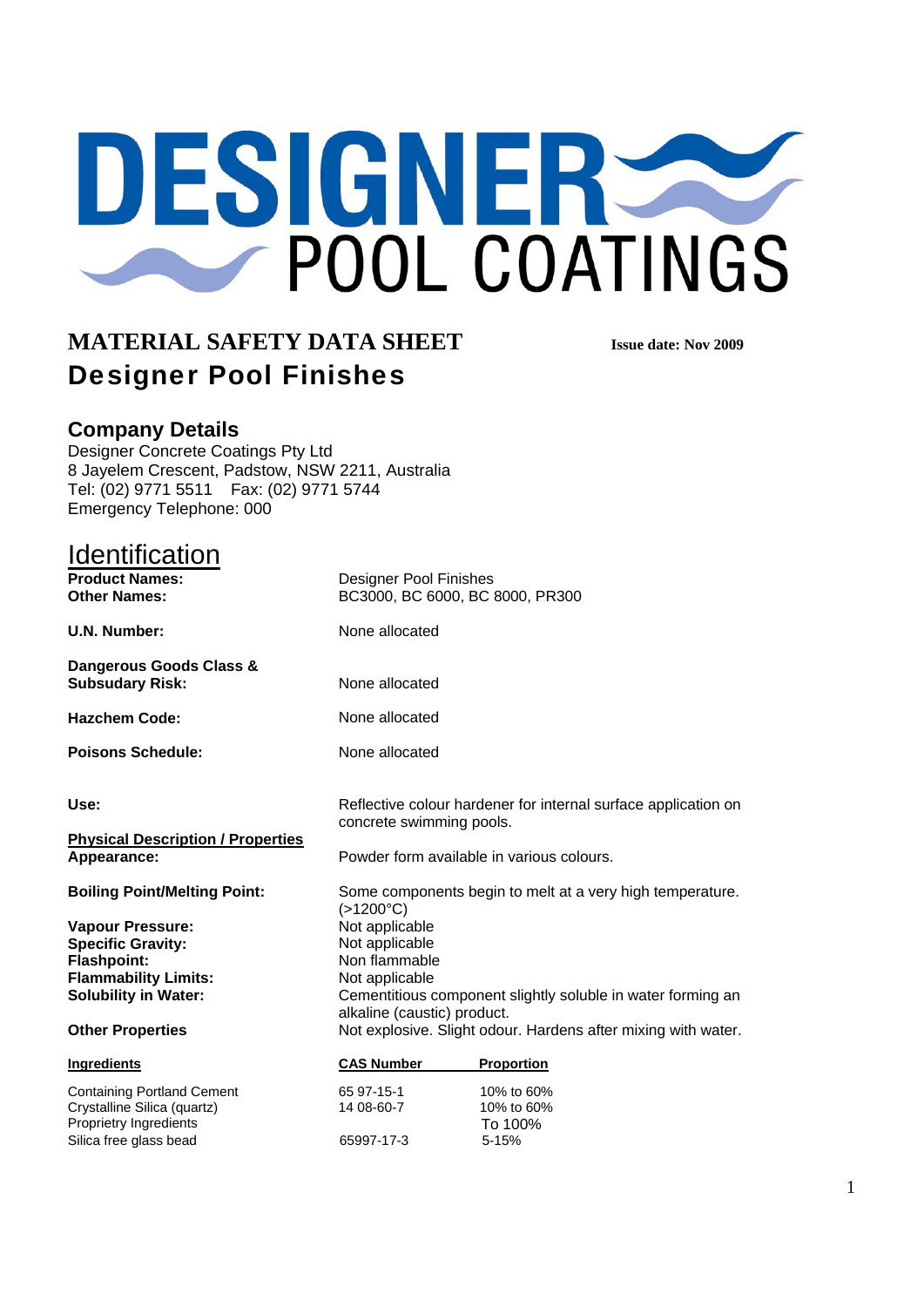## **Health Hazard Information**

## **ACUTE HEALTH EFFECTS**

## *Swallowing*

May cause minor burning sensation and abdominal discomfort. Mild corrosive to mouth and throat.

#### *Eye*

Short term *exposure: irritating*  Long term *exposure: irritating,* may cause inflammation of the cornea.

#### *Skin*

Short term *exposure:irritating* Long term exposure: wet cement, especially as an ingredient in plastic (unhardened) Concrete, mortar or slurry, is slightly caustic and can dry the skin and cause alkali burns. There may also be trace amounts of water soluble hexavalent chromium present in Portland Cement which may cause allergic dermatitis to some individuals.

## *Inhaled*

Irritating to nose, throat respiratory system causing coughing and sneezing

## **CHRONIC HEALTH EFFECTS**

## *Inhaled*

Repeated or prolonged inhalation of dust containing crystalline silica can cause bronchitis, silicosis (scarring of the lung) and lung cancer. It may also increase the risk of scleroderma (a disease affecting the connective tissue of the skin, joints, blood vessels and internal organs).

Studies have shown that smoking increases the risk of bronchitis, silicosis and lung cancer in persons exposed to crystalline silica. Crystalline silica is present in greater quantities in concrete by reason of the addition of sand and aggregate. Crystalline silica dust derived from the use of this product could be inadvertently inhaled during the dry cutting of concrete.

## **FIRST AID TREATMENT**

#### *Swallowed*

Immediately wash mouth and lips with water. DO NOT induce vomiting. Drink plenty of water to dilute stomach contents. Seek medical attention if symptoms persist. No health hazard expected with small ingested quantities.

#### *Skin*

Wash with tepid soapy water. A shower may be required.

#### *Eyes*

Irrigate with copious water for at least 15-30 minutes. Seek medical attention if eye irritation persists.

#### *Inhaled*

Move to fresh air, flush nasal passages, wash mouth, lips and throat with water. Seek immediate medical attention if symptoms persist.

#### *Advice to doctor/First Aid Facilities*

Treat symptomatically. Eye wash station. Fresh, clean water readily accessible at all times.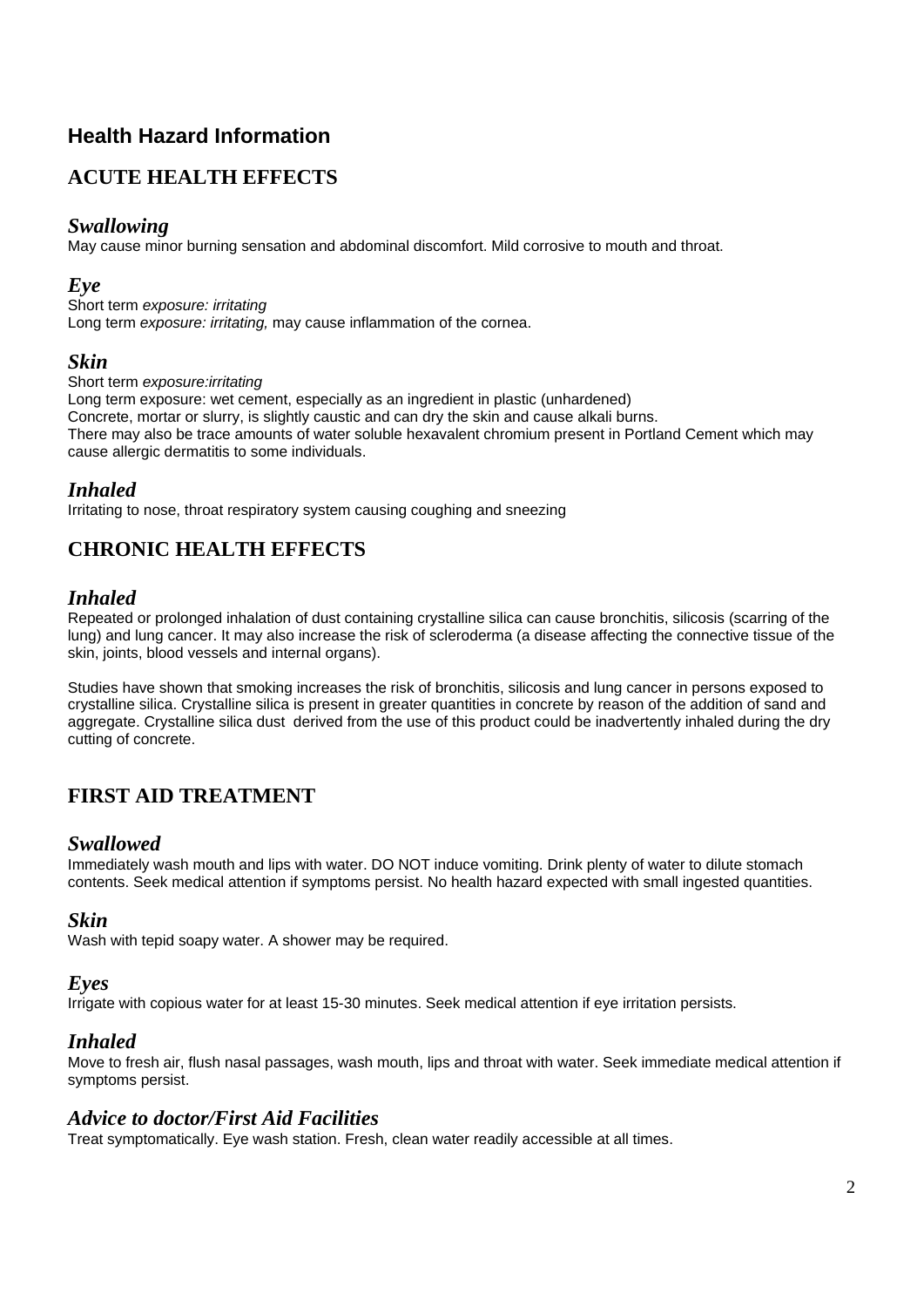## **PRECAUTIONS FOR USE**

## **EXPOSURE LIMITS**

## *Worksafe Australia Exposure Limits*

Classified as inert nuisance dust.

Crystalline silica (quartz):0.2mg/m<sup>3</sup> TWA (time weighed average) as respirable dust (7 micron particle equivalent aerodynamic diameter).

Dust (NOS – not otherwise specified) 10mg/m<sup>3</sup> TWA as inspirable dust.

However, where a state or Territory prescribes a lower exposure standard, the lower exposure standard applies.

## **MANUFACTURERS RECOMMENDATIONS**

Keep exposure to dust as low as practicable. Inspirable dust levels are kept below 2 mg/m<sup>3</sup>, health problems such as skin, eye and respiratory irritation will be minimized.

Respirable crystalline silica (quartz) exposure levels should be kept below 0.1mg/m<sup>3</sup> TWA. Avoid repeated skin contact with wet concrete and dry and wet cement.

## **ENGINEERING CONTROLS**

Avoid generating dust. All work with cement should be carried out in such a way as to minimize exposure to dust and repeated skin contact. Where dust could be generated whilst handling cement, use local mechanical ventilation or extraction in areas where dust could escape into the work environment. For bulk deliveries, closed pumping systems are recommended. For handling of individual bags, follow personal protection instructions below if no local exhaust ventilation is available.

Work areas should be cleaned regularly by wet sweeping or vacuuming. If generating dust cannot be avoided, see personal protection recommendations below.

#### *Eyes*

Safety spectacles with side shields or safety goggles (dust resistant AS/NZS 1336) should be worn if dust is likely to be generated.

#### *Respiratory*

If dust is generated, wear a class P1 or P2 particulate respirator (AS/NZS 1715 & 1716) Use only respirators which bear the Australian Standards mark and are fitted correctly. Note that persons with facial hair will have difficulty in obtaining a satisfactory face seal.

#### *Flammability*

Not flammable. Does not support combustion of other materials.

## **SAFE HANDLING INFORMATION**

## **STORAGE AND TRANSPORT**

| Storage Temp:                 | Room temp.     |
|-------------------------------|----------------|
| <b>UN Class:</b>              | None allocated |
| Packaging Group:              | None allocated |
| UN Number:                    | None allocated |
| <b>EPG Number:</b>            | None allocated |
| <b>Correct Shipping Name:</b> | None allocated |